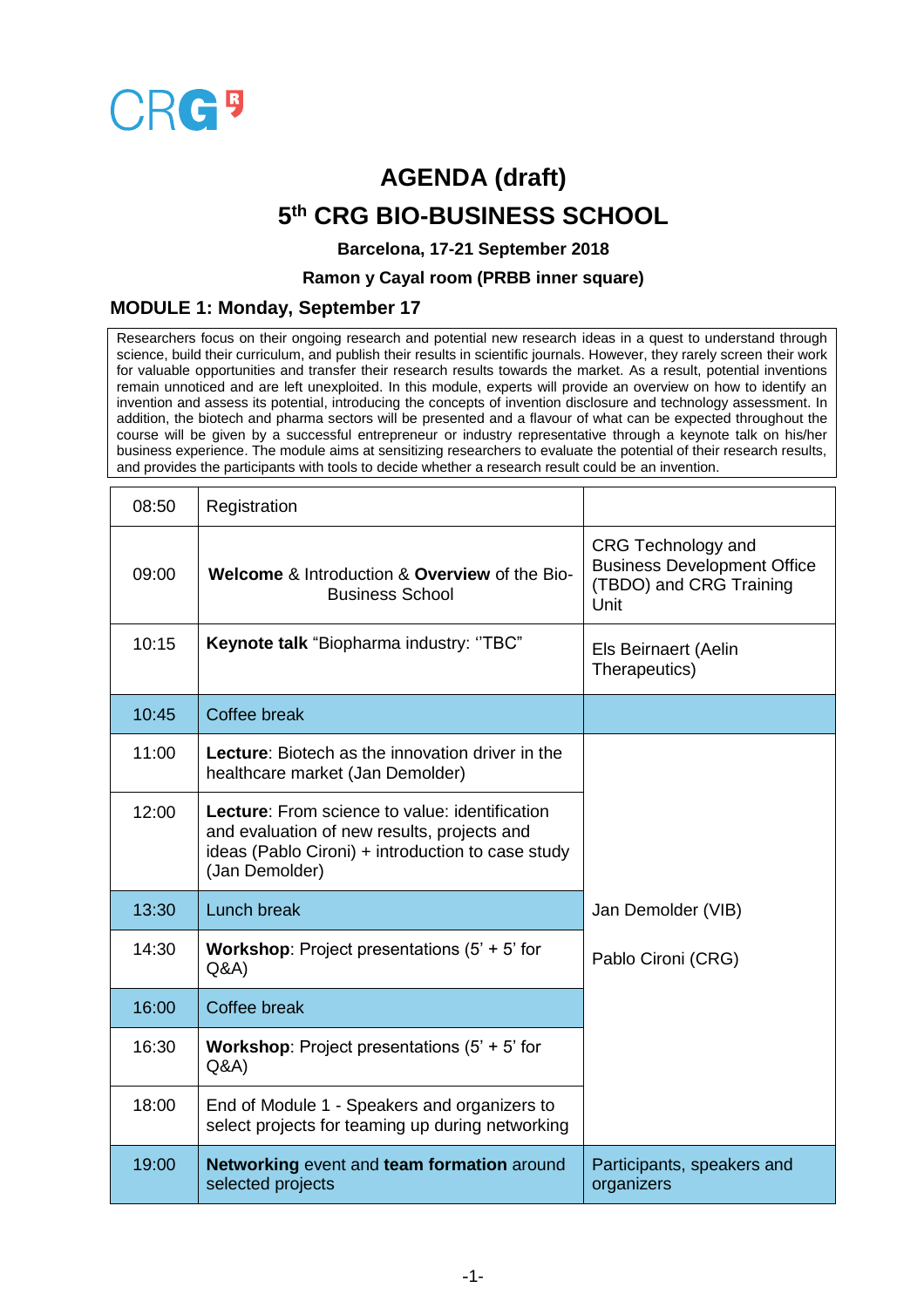# **CRG5**

## **MODULE 2: Tuesday, September 18**

Inventions need to be protected, and there are different ways to do so. Especially in Life Sciences, the most important option is patenting. This second module therefore provides an overview on the different types of intellectual property (IP) protection, with a focus on patents in the Life Sciences sector and the tools available to search for patents and perform initial white space and freedom-to-operate analyses. To date, researchers rarely use this valuable source of knowledge, which often results in inefficient "double inventions". In addition, this second module will include a separate section on software. Software use and development is part of the everyday life of a research institute like the CRG. Although software is barely protected through patents, there are ways to protect it and licensing issues that affect it, which can have a strong impact on its eventual commercialization. This module aims at introducing researchers to the different forms of intellectual property protection and their relevance for the commercialization of technologies.

| 09:30 | <b>Lecture:</b> Overview of intellectual property rights<br>(Silvia Tórtola)                                                                                  | Silvia Tórtola (CRG)<br>Jan Demolder (VIB)<br>Malcom Bain (id law<br>partners) |
|-------|---------------------------------------------------------------------------------------------------------------------------------------------------------------|--------------------------------------------------------------------------------|
| 10:00 | <b>Lecture:</b> Patents in Life Sciences and as a source<br>of information; including a search example in<br>preparation of afternoon workshop (Jan Demolder) |                                                                                |
| 11:30 | Coffee break                                                                                                                                                  |                                                                                |
| 12:00 | <b>Lecture:</b> Software protection and licensing issues<br>with a focus towards commercialization (Malcolm<br>Bain)                                          |                                                                                |
| 13:30 | Lunch break                                                                                                                                                   |                                                                                |
| 14:30 | <b>Workshop:</b> Patent database search based on<br>projects selected in Module 1 (course cases)                                                              | Jan Demolder (VIB) &<br>CRG TBDO members                                       |
| 17:30 | End of Module 2                                                                                                                                               |                                                                                |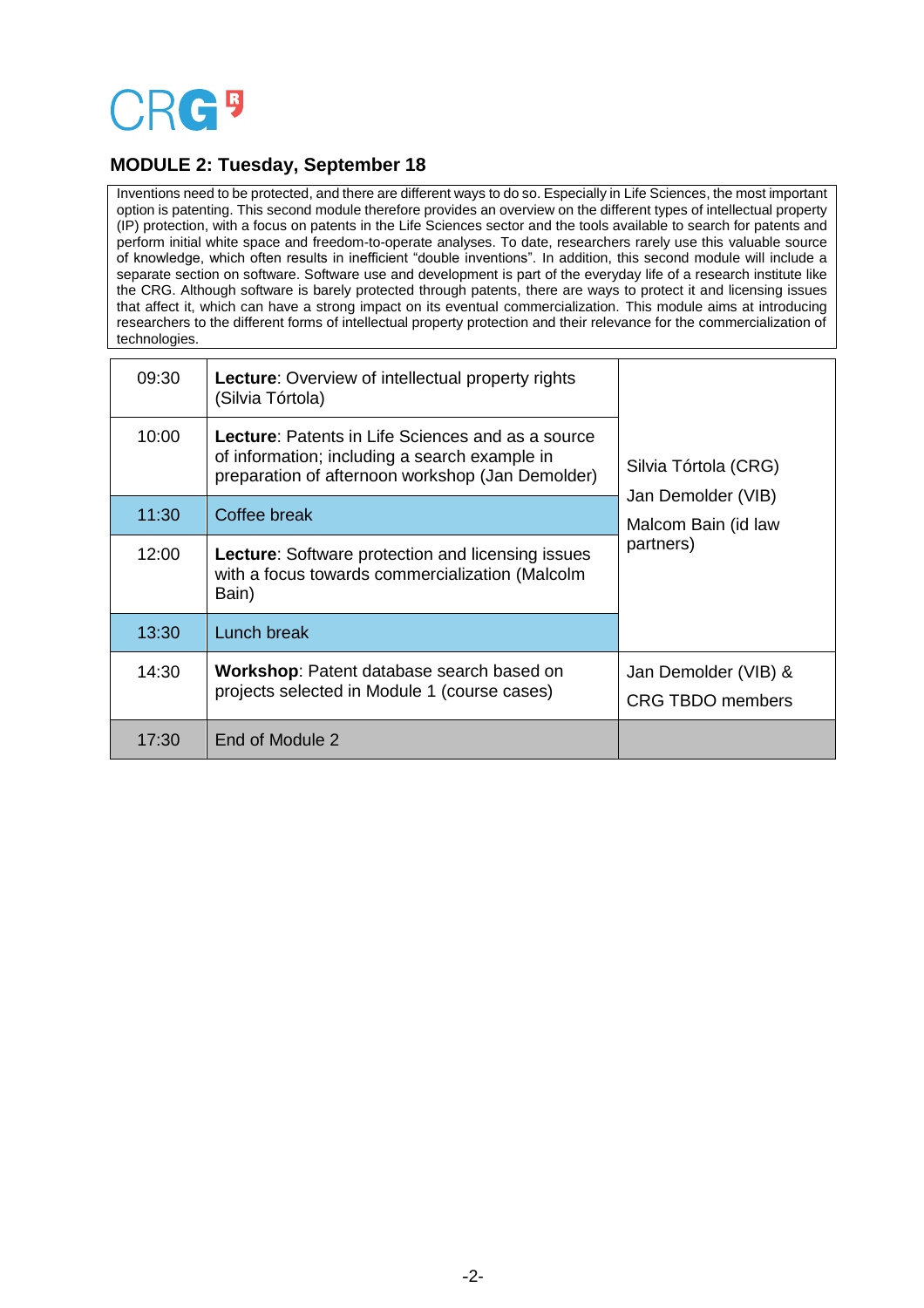

# **MODULE 3: Wednesday, September 19**

From a public research institution's perspective, the common way to exploit a patent or invention is to transfer it to an external partner that further develops and commercializes it, such as an established company or an own-created spin-off, in exchange of economic return. Using their own experience and examples in the life science sector, experts will impart knowledge on how to select the right option and strategy: does (e.g. a patent) have the potential to become the basis for a spin-off company or shall it rather be licensed or sold to an external partner? How? In addition, an overview of the new trends and resources that support early-stage bio-businesses will be given, to show that this is an amazing time for bio-entrepreneurship! This third module aims at making researchers aware of the different routes an invention can take towards the market, showing them their potential roles in this process, and providing them with useful knowledge and tools (e.g. with regards to marketing their inventions in the different scenarios: fundraising for starting up or business development for licensing).

| 09:30 | <b>Lecture:</b> The decision making step: licensing or<br>spinning-off + case studies (Carla Snoeck)              | Carla Snoeck (VIB)<br>Leandro Vetcher<br>(Harvard University) |
|-------|-------------------------------------------------------------------------------------------------------------------|---------------------------------------------------------------|
| 11:00 | Coffee break                                                                                                      |                                                               |
| 11:30 | <b>Lecture:</b> The new landscape in the Bio business:<br>current trends in entrepreneurship (Leandro<br>Vetcher) |                                                               |
| 13:00 | Lunch break                                                                                                       |                                                               |
| 14:00 | Lecture/Case study: Marketing for business<br>development and fundraising (Leandro Vetcher)                       |                                                               |
| 15:30 | Coffee break                                                                                                      |                                                               |
| 16:00 | <b>Workshop:</b> Strategy development based on course<br>cases                                                    |                                                               |
| 17:30 | End of Module 3                                                                                                   |                                                               |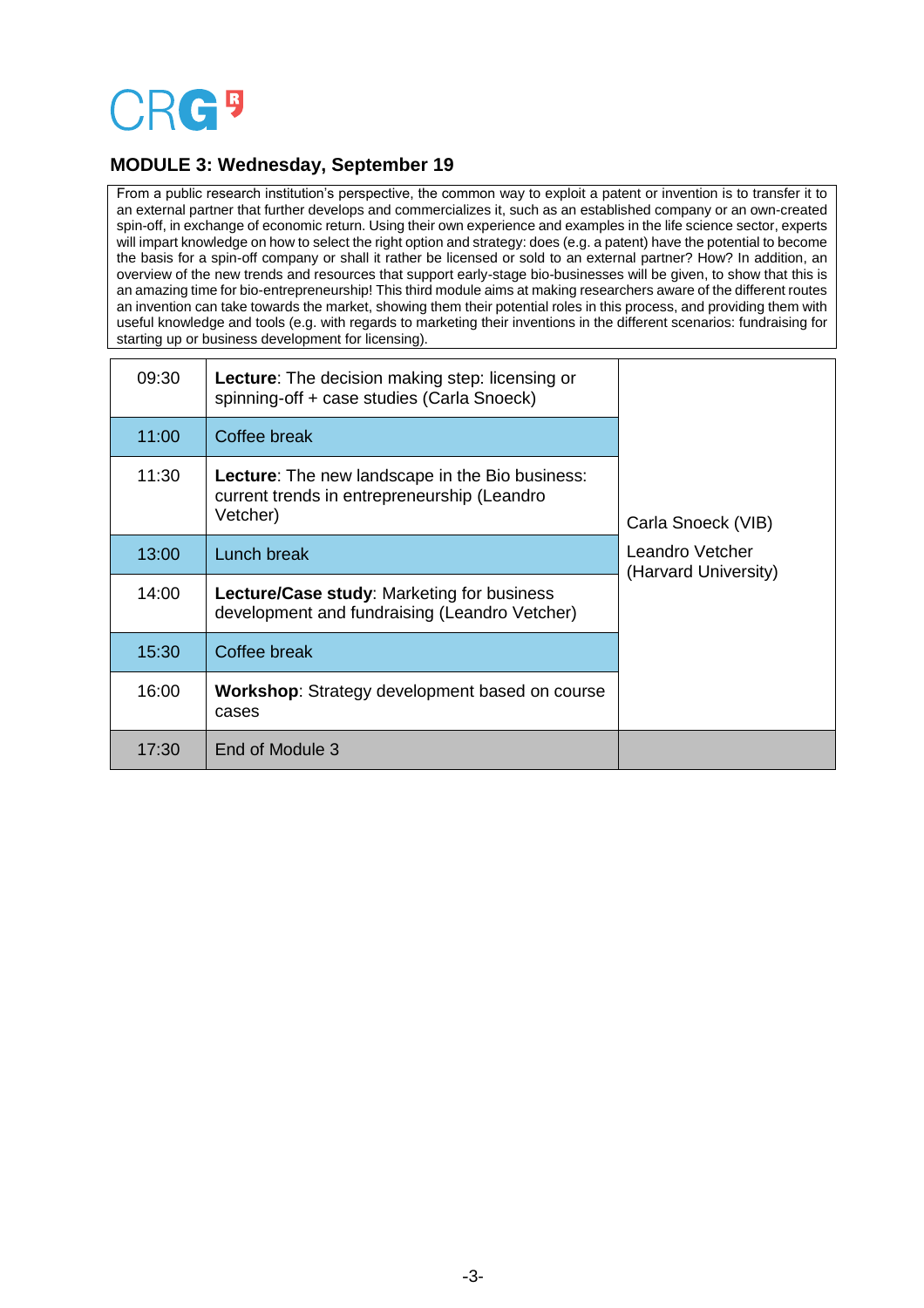

### **MODULE 4: Thursday, September 20**

Stemming from the decision-making step, this fourth module introduces the spin-off pathway on how to exploit e.g. a patent. Experts will provide participants with the fundamentals of starting-up, plus examples and successful cases. The workshop will allow the participants to plan their own start-up company based on the course cases. In addition, this module will provide hints of potential funding sources (public and private) that allow for the development and commercialization of an invention through the start-up pathway, including, the concept of life science incubators and accelerators, as well as different types of entrepreneurial support and consulting mechanisms.

| 09:30 | <b>Lecture:</b> Fundamentals of Starting Up (Leandro)<br>Vetcher)    | Carla Snoeck (VIB)<br>Leandro Vetcher<br>(Harvard University) |
|-------|----------------------------------------------------------------------|---------------------------------------------------------------|
| 11:00 | Coffee break                                                         |                                                               |
| 11:30 | <b>Lecture:</b> Starting up Cases (Carla Snoeck)                     |                                                               |
| 13:00 | Lunch break                                                          |                                                               |
| 14:00 | <b>Workshop:</b> Business model development based on<br>course cases |                                                               |
| 15:30 | Coffee break                                                         |                                                               |
| 16:00 | <b>Workshop:</b> Business model development based on<br>course cases |                                                               |
| 17:30 | End of Module 4                                                      |                                                               |